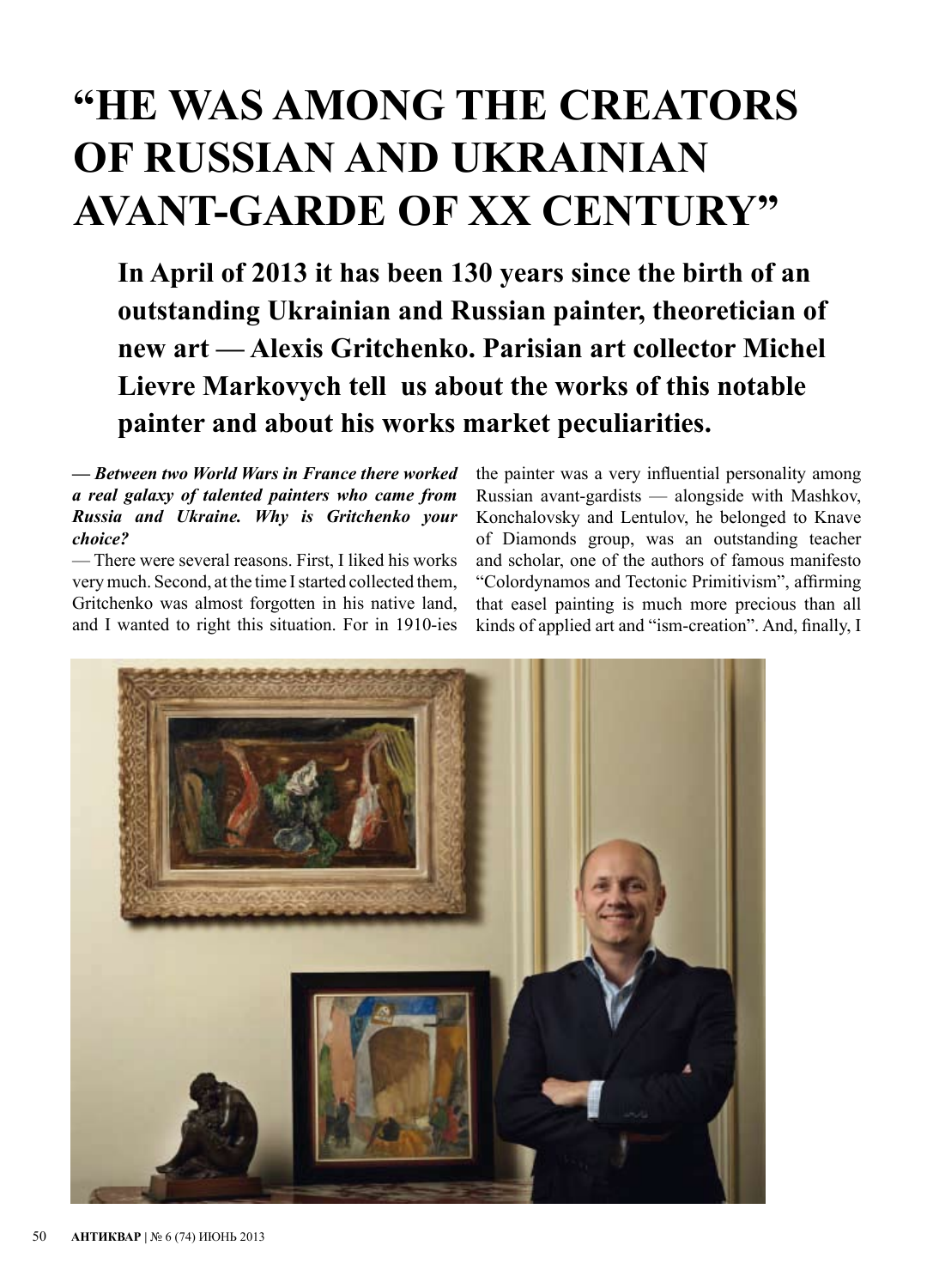

*Port.* 1920. Paper, watercolour. 23 . 29 cm *Turkish docker.* 1919.

Paper, watercolour. 28 . 22 cm

was not indifferent to the life of a man who was born in Chernihiw gubernia, as my grandfather Volodymyr Markovych was. It might be interesting for you to know that Volodymyr Markovych (1903–1984) was an offspring of a Cossack colonel and general treasurer of Zaporizhian Sich Andriy Markovych (1674–1747). His sister Anastasia married Ivan Skoropadsky who became Hetman after Mazepa. Andriy's son Yakiv Markovych (1696–1770), was also a colonel and a Minister of Finance of Hetmanshchyna, being one of the most well-educated people of Ukraine in his time. Gogol used his 10-volume "Journal" when writing "Taras Bulba" as a precious source on Cossack elite life in XVIII century. Alexis Gritchenko also is an offspring of Cossacks; his ancestors were from Glukhov.

#### *— When did you start collecting?*

— A little more than 12 years ago, when my friend

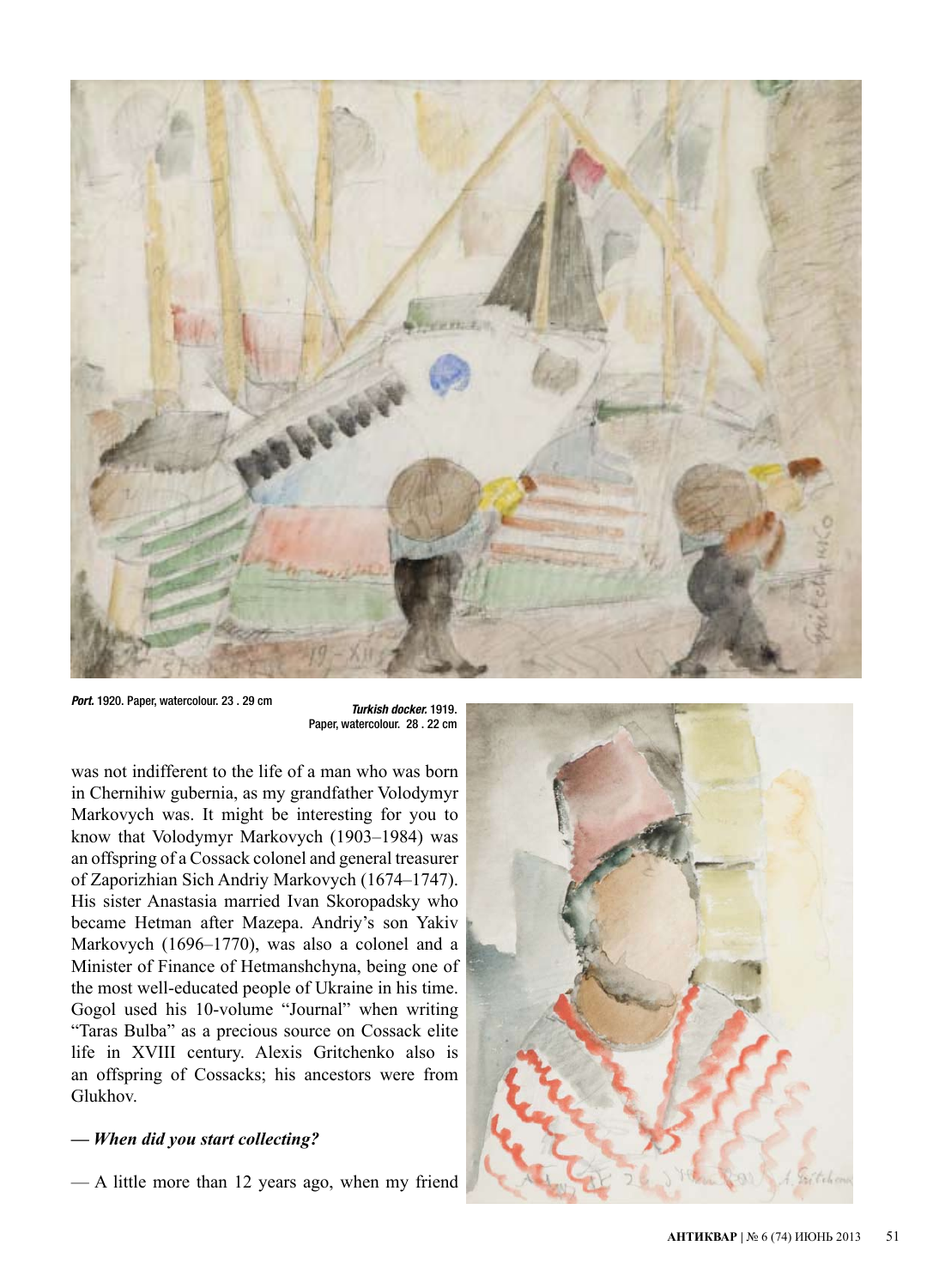

*Turks in café.* 1921. Cardboard, gouache 35 . 36 cm

Aleksandr Plevako, an official of Ukrainian embassy and UNESCO, suggested that I should sponsor the exhibition of Ukrainian émigré painters. The exhibition took place in 2000 in UNESCO headquarters in Paris, and it was the first time I saw Gritchenko's works. That's how my collection began.

#### *— Leaving Soviet Russia, Gritchenko left behind all his cubistic and primitivistic works in Moscow. Do you have some of them in your collection?*

— No. I have ones painted in Constantinople and Greece in 1919–1921— from those shown in Paris

Salon d'automne in 1921. The beginning of 1920-ies is a very important period in Gritchenko's creative life in general. It seems to me that leaving Russia let him spread his wings, and, above all, get rid of the theories hampering the free development of his talent.

This is what Pavlo Kovzhun, his first biographer and 'Gritchenko" almost 80 Port. 1920. Paper, watercolour. 23 . 29 cm

"In Constantinople, Gritchenko paints much. And he paints in an interesting way, with new energy and new love. And he paints all things new. Not as they used to be. Gritchenko is not looking for any art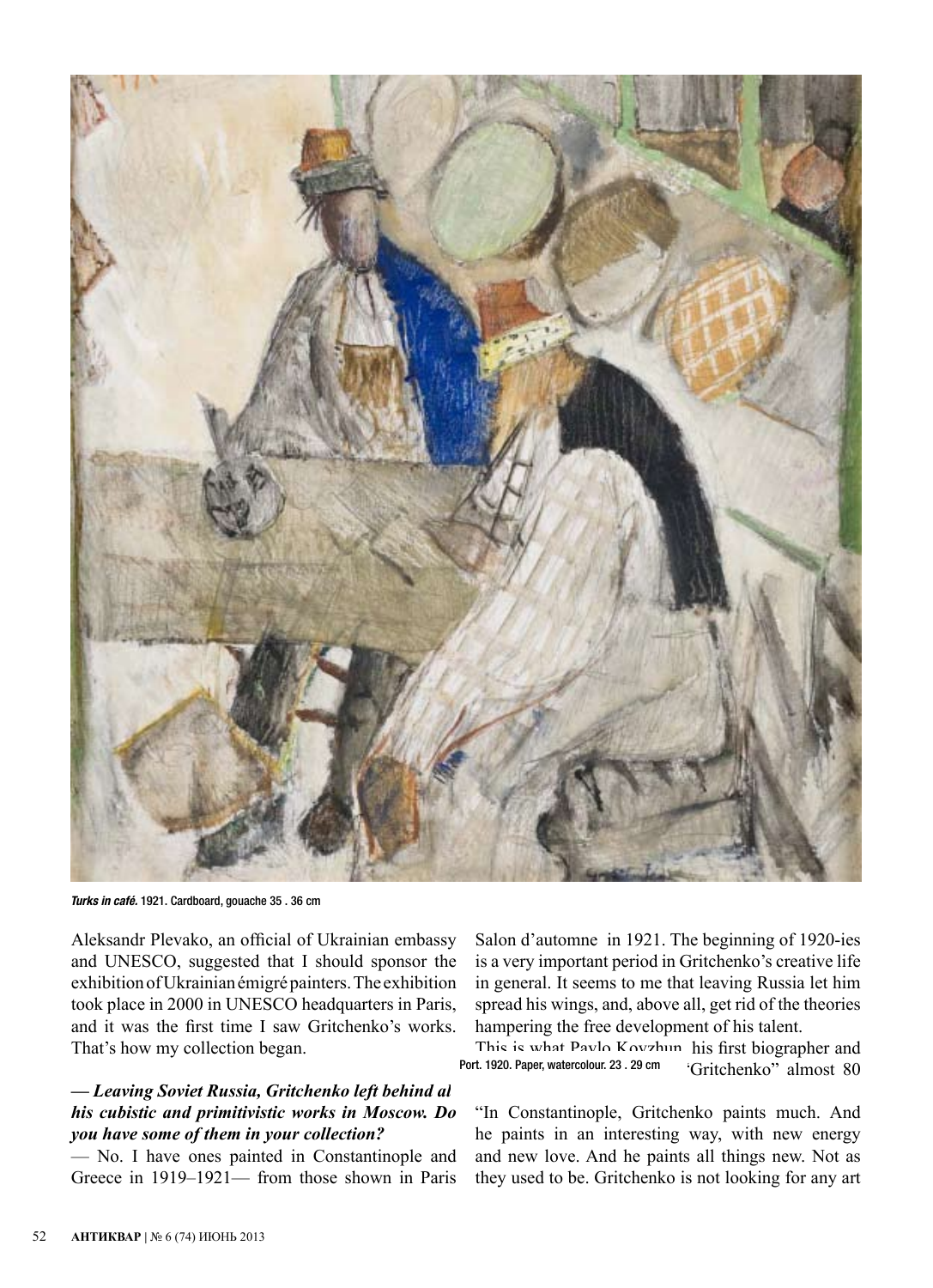statement in them. He throws around bright spots and contours with strange courage and unusually sensitive lyricism. These works of the artist are the triumph of his previous art achievements; they help him to avoid being stupefied. Just on the contrary, they crown all he has done before, all the experience he had lived through and processes".

#### *— And are there any early works of Gritchenko in the French art market?*

— As far as I am concerned, no. Seven or eight things from that period can be found in museums of Russia in Tretyakov Gallery and in State Russian Museum in Saint-Petersburg; one is in The National Art Museum of Ukraine. Something might be in private collections. I have read that when Gritchenko fled from Moscow, his paintings were given to students to paint their assignments on them — during the Civil War it was hard to find canvas or even paper to paint on. It is very

likely that most of his early works were just lost.

#### *— What was the artist's life in France like?*

— After his first exhibition, Gritchenko met marchand Paul Guillaume. Guillaume introduced him to gallery owner Leopold Zborovski, who worked with Modigliani, Soutine, Pascin and others. Zborovski sold 17 of his Greek gouaches to an American collector and avant-garde connoisseur Albert Barnes. Since 1921, the painter from Ukraine exhibits in Salon d'automne. The President of the Salon at that time was Fernand Léger, who chose 24 of his Constantinople watercolours and demanded to place them in the same hall with his own works. Later, Gritchenkp works were exhibited in galleries Percier, Henri Bin, Katie Granoff, Druet … His works are kept, besides Barnes Foundation with one of the best avant-garde collections, in Gorges Pompidou centre and in Musée d'Orsay, in New York MOMA, in museums of Madrid



*Golden Horn.* 1921. Cardboard, gouache 32 . 36 cm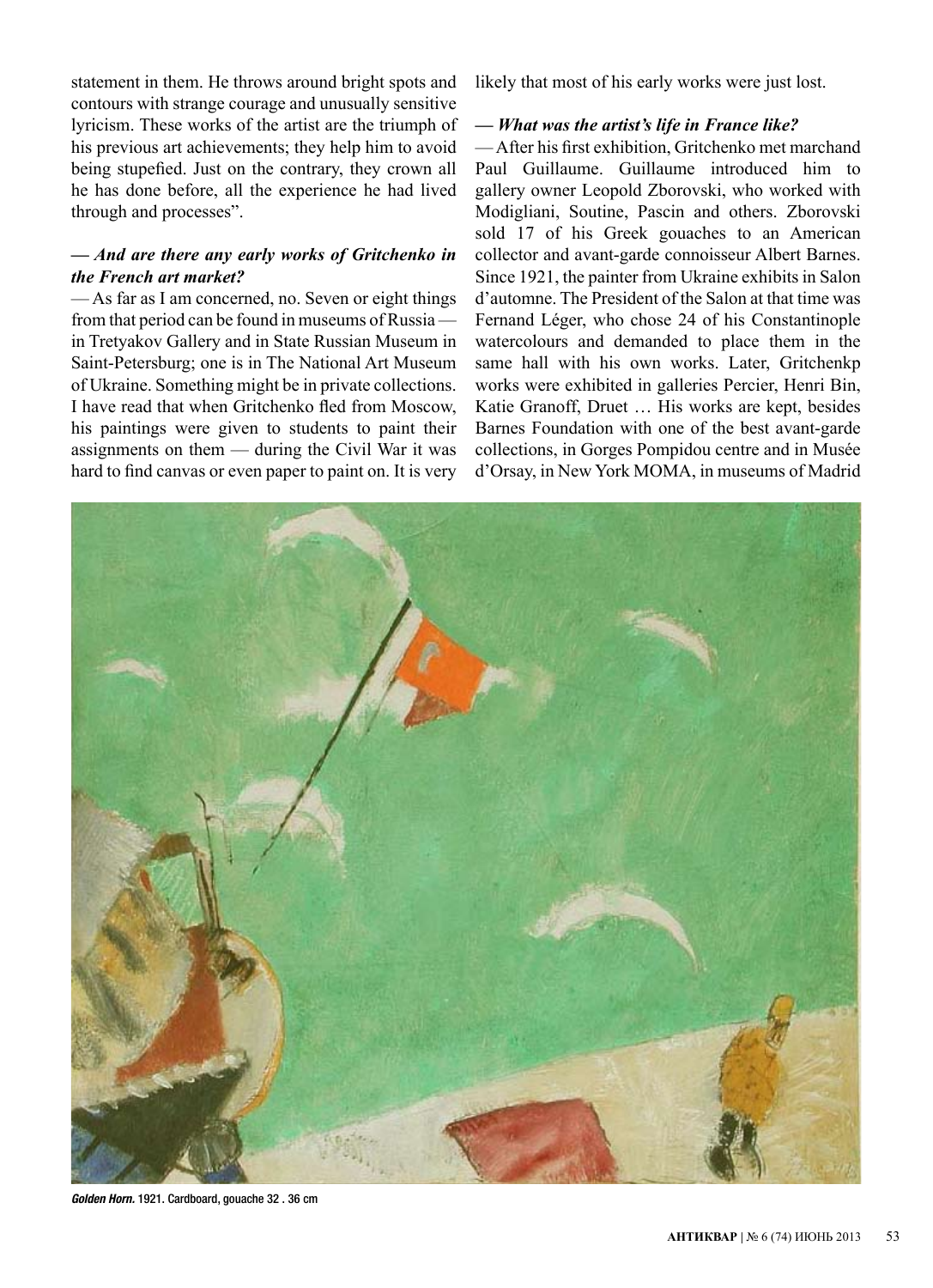and Monaco, in Royal Museums of Copenhagen and Brussels.

# *— What works of Gritchenko have been shown in recent Paris exhibition?*

— Paintings and graphic works of 1920-ies, including eight Constantinople and Greek gouaches, 16 watercolours and 12 paintings in oils. Mostly they were from our and Daniel SZTUL collections.

We have invited representatives of Ukrainian Community, heads of organisations and associations to the vernisage. Also a Russian and Ukrainian avantgarde scholar Jean-Claude Мarcade and art scholar Vita Susak. The night was very nice. A Ukrainian musician played the piano, later everybody started singing Ukrainian folk songs. The next day we welcomed gallery owners and managers, collectors, who came from Moscow, San Francisco, London, Brussels, Kyiv and Lviv.



*Mystras.* 1921. Cardboard, gouache 35 . 36 cm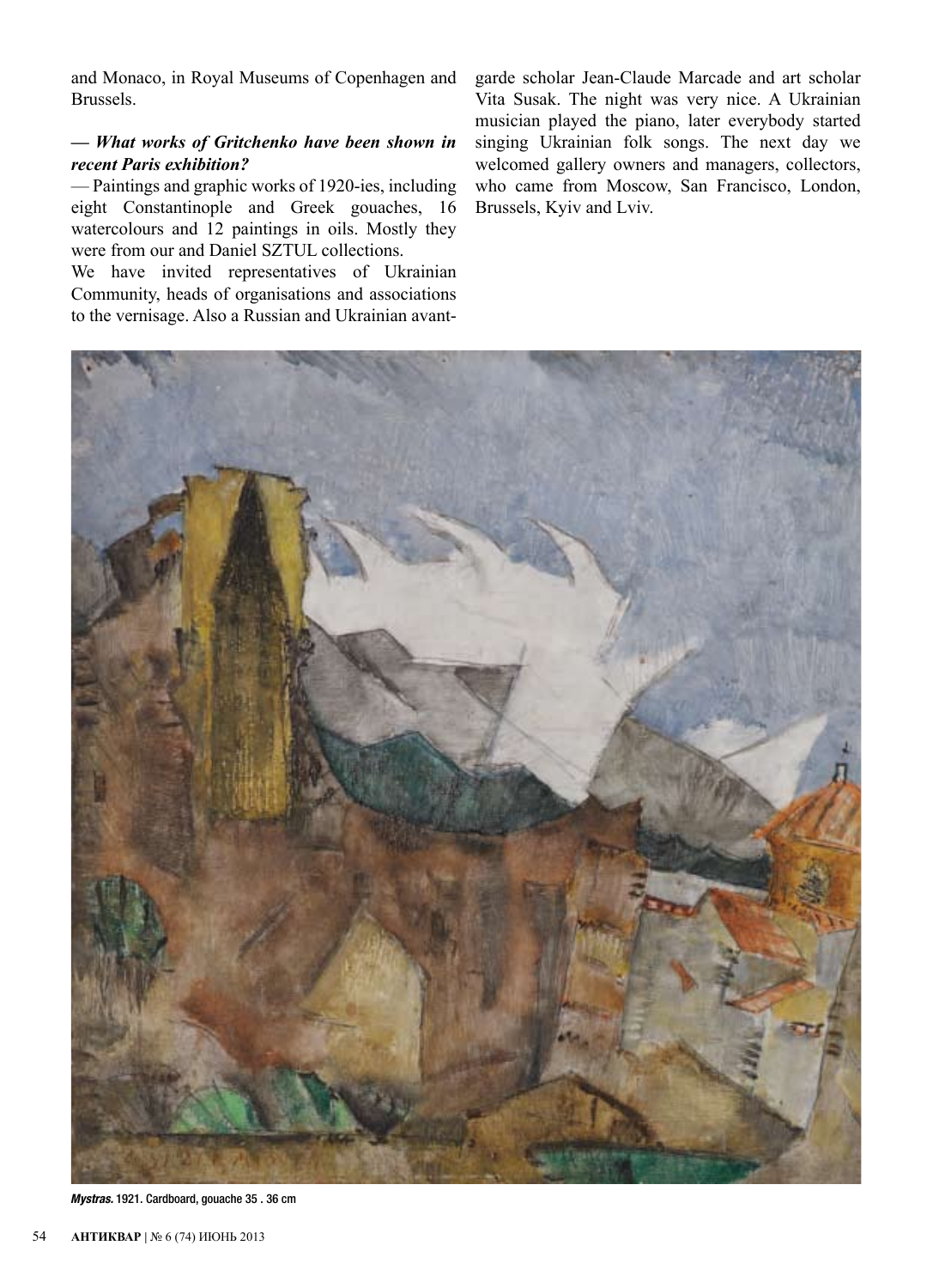

*St.Jacques Tower.* 1923. Oil on cardboard. 69 . 49 cm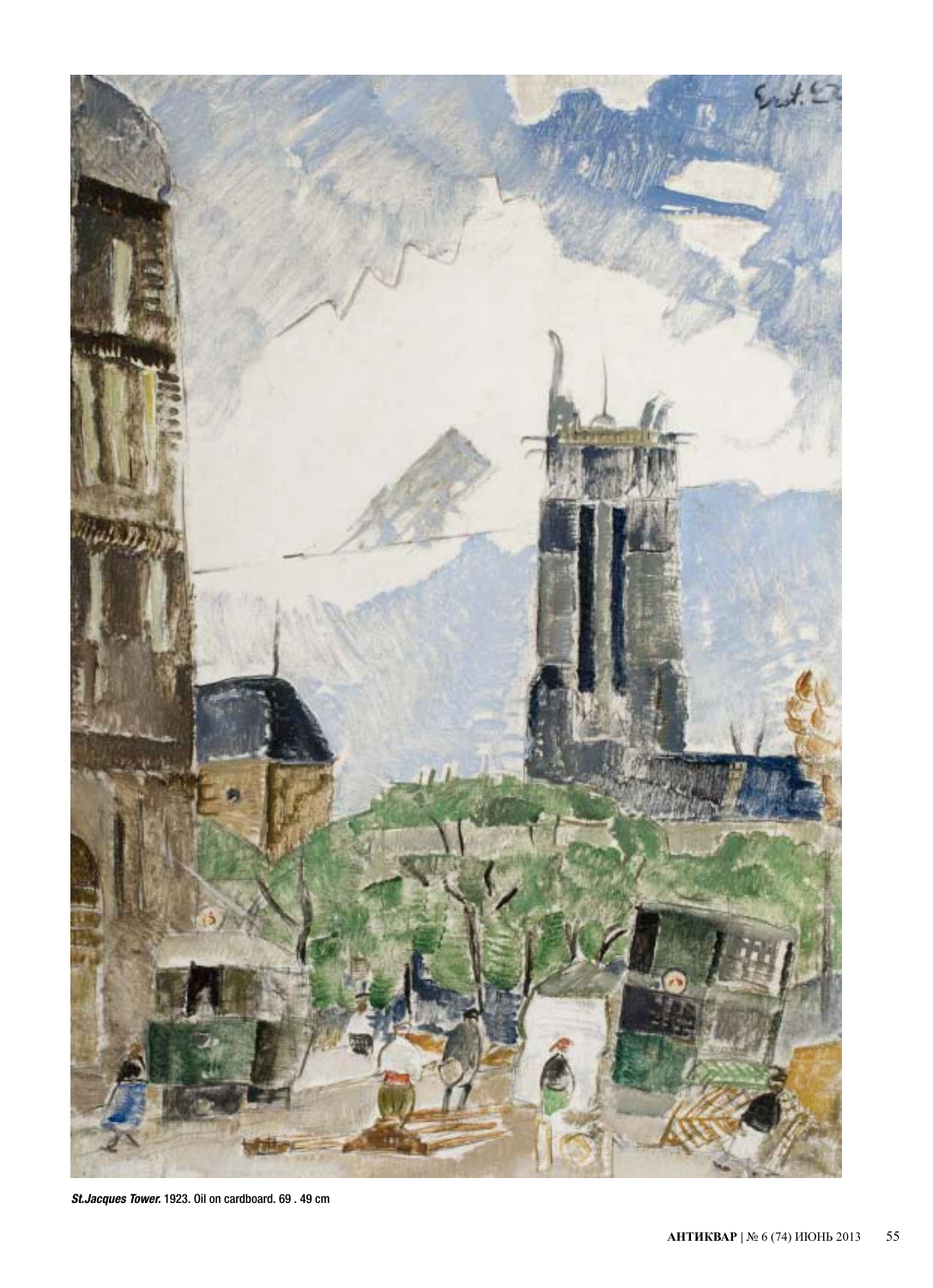

*Menton outskirts.* 1925. Oil on wood. 54 . 81 cm



# *— In many guidebooks and catalogues, Gritchenko is still called Russia artist. How did his communication with Ukrainian Diaspora take place?*

— I think he always identified himself as a Ukrainian, even when he lived in Moscow and wrote his policy articles and studies of art in Russian. But in 1930-ies Gritchenko speaks and writes Ukrainian, takes part in the exhibitions of Association of Independent Ukrainian Artists in Lviv. And people from Ukrainian Diaspora start buying his works! In 1958 Gritchenko went to America where Hordynsky and Arkhipenko helped him to hold a number of personal exhibitions in New York and Philadelphia. In New York he, together with Svyatoslav Hordynsky, he established the foundation where his archives and 70 of his works are still kept. The foundation was transferred to Ukrainian Institute in New York, and in 2005, according to Gritchenko's will — to Kyiv. Now the foundation is in National Art Museum of Ukraine.

## *— You have been collecting for more than ten years. What can you say about the change of prices for Gritchenko's works?*

— The prices have substantially risen, though, in my view, they are so far still very low. The artist is obviously underestimated, taking into account his place in the art history and the number of his works. We should not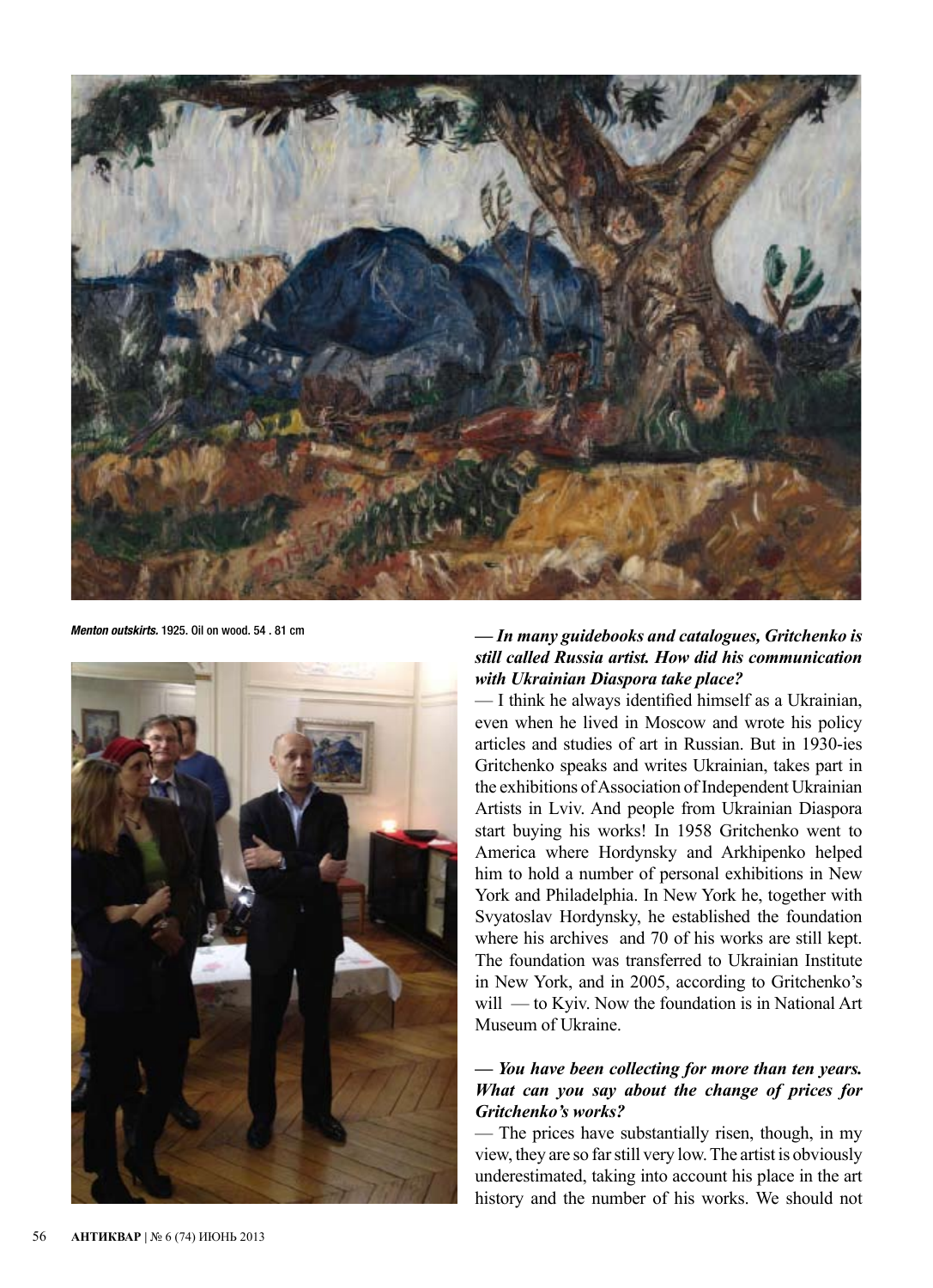

also forget that he was one of the famels of reassign and Ukrainian avant-garde of early XX century. also forget that he was one of the fathers of Russian and

# — Are there major galleried and art dealers in Paris who work with Gritchenko's heritage?

— There are ones who specialize in Ukrainian art in general. But I know several big collectors who collect Gritchenko works. One of them lives in Moscow, the other in France, the third one in Lviv. There are also people seriously interested in his works in Canada and USA. USA.

# — Gritchenko has left us a lot of written works: studies *on Russian and Byzantine icon-painting, memoirs…* Have they been published in French? Have any books on works of this artist been published in France?

 $-$  I have all the books by Gritchenko he wrote in Moscow and in France in my library. In French, his "Two Years in Constantinople" were published with 40 of his watercolours reproduced (1930), memories "The Ukraine of My Blue Days"; monographs by Pavlo Kovzhun (1934), by René Jeanne and Paul Fierens(1948), book «Gritchenko. His life, his art» (1964) by a group of authors including Paul Fierens, Raymond Charmet, Svyatoslav Hordynsky. At present, Vita Susak and I are preparing to publication the book "Colordynamos and Early Years of Gritchenko Emigration". *Cap Martin.* 1929. Oil on canvas. 93 . 60 cm

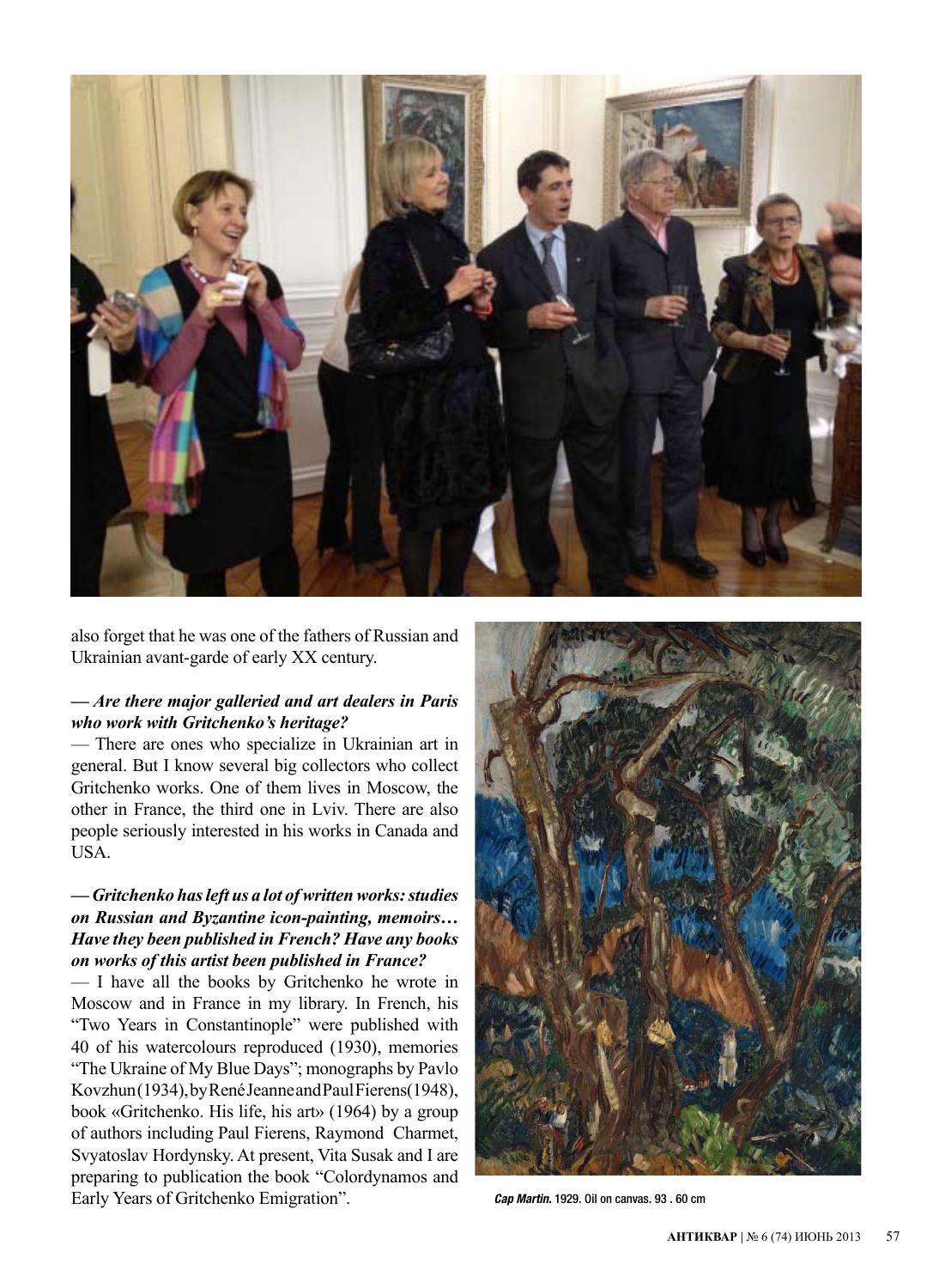

*Tray with Lobsters.* ca. 1928. Oil on plywood. 60 . 50 cm